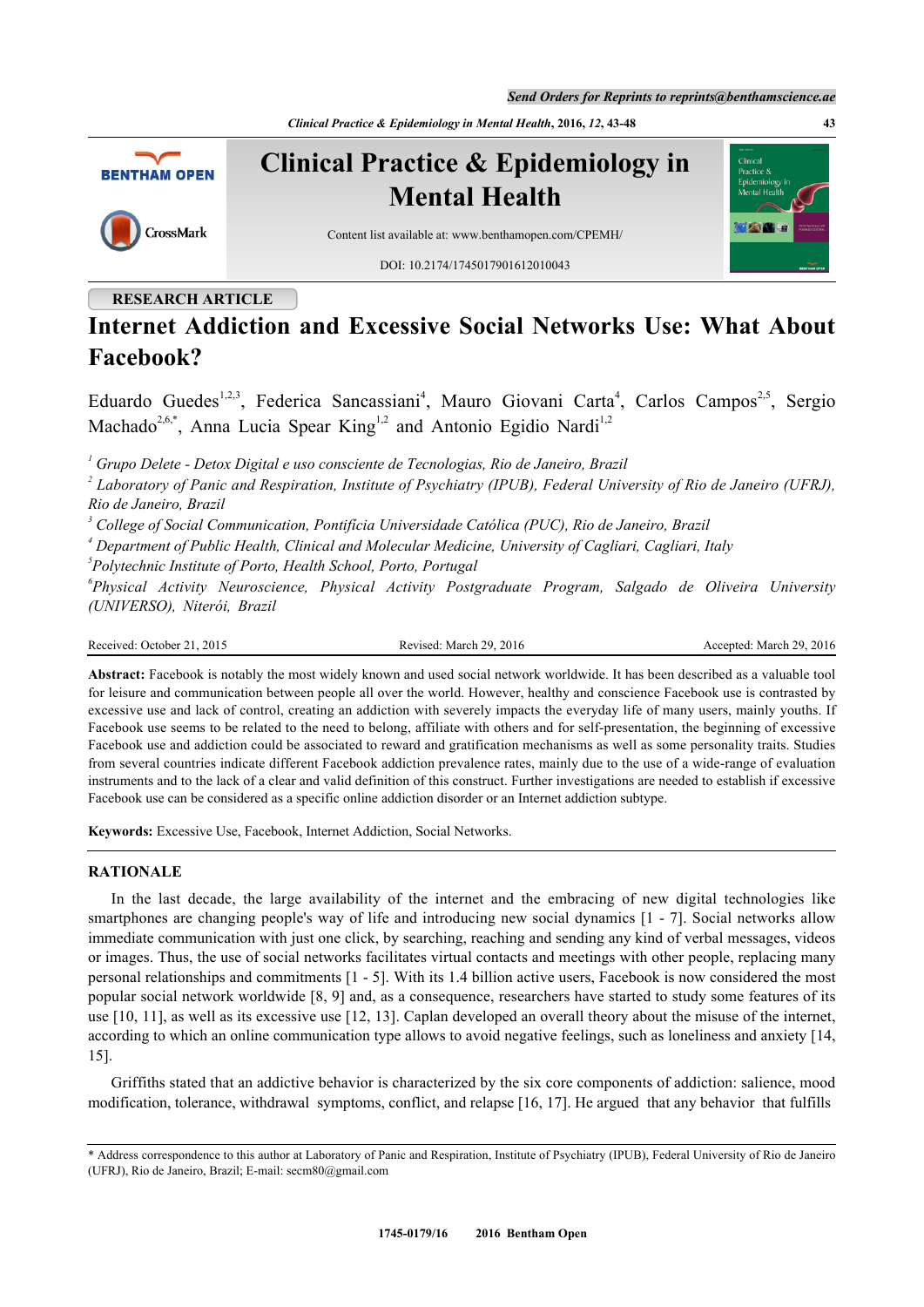these six criteria can be considered as an addiction, including social networking. Furthermore, the addiction on social networks, as Facebook, has also been considered only when the excessive use damages personal, family and/or professional life [[18,](#page-3-13) [19\]](#page-3-14). Some reports indicate that the excessive use of social networks increases isolation in real life, bringing harms to relationships [[20](#page-3-15)]. It is worthily highlighted that a growing complaint in mental health services from patients or even parents worried about their children's is increased social isolation, levels of anxiety and worsening in school performance due to excessive social networks use[[21\]](#page-3-16).

Griffiths described the Social Network Sites (SNSs) addiction by 6 pillars: usage patterns, motivations, dependency and typical profiles, negative consequences, evidence of dependence and comorbidity [[17](#page-3-12), [22\]](#page-4-0). Furthermore, there is also a review evaluating SNSs addiction in 17 studies which shows a growing interest on this issue, although findings are limited because of the methodology used [[23](#page-4-1)]. As a result, internet addiction and social networks addiction are not well-defined constructs yet, mainly because there is no gold standard measures of these conditions, nor is there any widely accepted theory [\[4](#page-3-17), [12\]](#page-3-7). On the other hand, some authors [[5,](#page-3-2) [24](#page-4-2), [25](#page-4-3)] introduced specifically the "Facebook" Addiction Disorder", or more generally "SNSs Addiction Disorder", on the basis of these six addiction criteria: (1) neglect of personal life; (2) mental preoccupation; (3) escapism (an entertainment that allows people to forget about the real problems of life); (4) mood modifying experiences; (5) tolerance and (6) concealing the addictive behavior.

Despite many researchers defending the hypothesis that the excessive use of the internet and social networks as Facebook can cause addiction, the concept is still controversial [[5](#page-3-2), [12](#page-3-7), [17](#page-3-12), [23,](#page-4-1) [26,](#page-4-4) [27](#page-4-5)] and the DSM-5 [\[21](#page-3-16)] did not include them as addiction disorders. Within this context, the aim of the present paper is to summarize the state of the art about the use and excessive use of Facebook and to explore how Facebook usage could become addictive.

#### **FACEBOOK USE AND EXCESSIVE USE**

Statistics provided by Facebook in 2015 [\[9](#page-3-4)] reveal that, worldwide, there are over 1.44 billion monthly active Facebook users and at least 936 million people log in every day. Among those daily users, 745 million check the site by their mobile devices. According to a recent review, there are cultural and socio-demographic differences in Facebook use: females and ethnic minorities seem to use Facebook more than males and Caucasians [\[10\]](#page-3-5). Furthermore, a cross-culture study examined differences in Facebook use among people from USA, UK, Italy, Greece and France, founding that, compared to USA users, the UK users classified "groups" as being more relevant, Italian users rated both "groups" and "games/applications" as most relevant, whereas Greek users considered "status updates" being less relevant [[28\]](#page-4-6).

A recent study on 100 Swedish students about the use of Facebook shows that 85% of them log in Facebook at least one time every day and 70% admitted that they logged in whenever they started their computer [\[29\]](#page-4-7). Furthermore, the participants spent an average of 75 minutes a day on Facebook, with men spending 64 minutes and women 81 minutes every day. In this study, the average user logs in on Facebook 6.1 times/day and almost half the participants mentioned that they feel it is hard to keep up socially without Facebook. Another survey conducted on a sample of 1605 US adults aged between 18 and 54 years old, shows that 34% of girls aged between 18-34 log in to Facebook before they go to the toilet every time they wake up in the morning, 21% wake up in the middle of the night to read their texts and 39% identify themselves as Facebook addicts [[30](#page-4-8)]. Furthermore, Hofmann and colleagues [[31](#page-4-9)], in a survey on 205 German Facebook and Twitter users aged between 18 and 85, showed that the desire for being daily on social networks reported by participants is superior to the desires for sleep and rest. They concluded that social networks addiction is more harmful than smoking and drug-addiction because social media are widely available and cheaper.

#### **HOW FACEBOOK COULD BECOME ADDICTIVE?**

Even with an increasing amount of evidence focusing on social network addiction [\[8](#page-3-3)] and a few studies indicating that the prevalence of Facebook addiction ranges from 8.6% to 41.9% [\[12,](#page-3-7) [32](#page-4-10) - [34](#page-4-11)], limited research has examined how Facebook use could become addictive[[17,](#page-3-12) [23](#page-4-1)]. The "biopsychosocial framework" for the etiology of addictions [[16\]](#page-3-11) and the "syndrome model of addiction" [[35\]](#page-4-12) state that people addicted to social networks have similar symptoms to those reported by people who suffer from substances addiction [\[36](#page-4-13)]. Xu and Tan [\[37](#page-4-14)] proposed that the shift from normal to social networking misuse arises when social networking is considered as an important (or even exclusive) instrument to cope with stress, loneliness and depression.

Regarding Internet addiction, Griffiths [\[23\]](#page-4-1) argued that it is not well established if people become addicted to the platform or to the contents of the internet. Users addicted to the internet cannot give up several aspects of online use.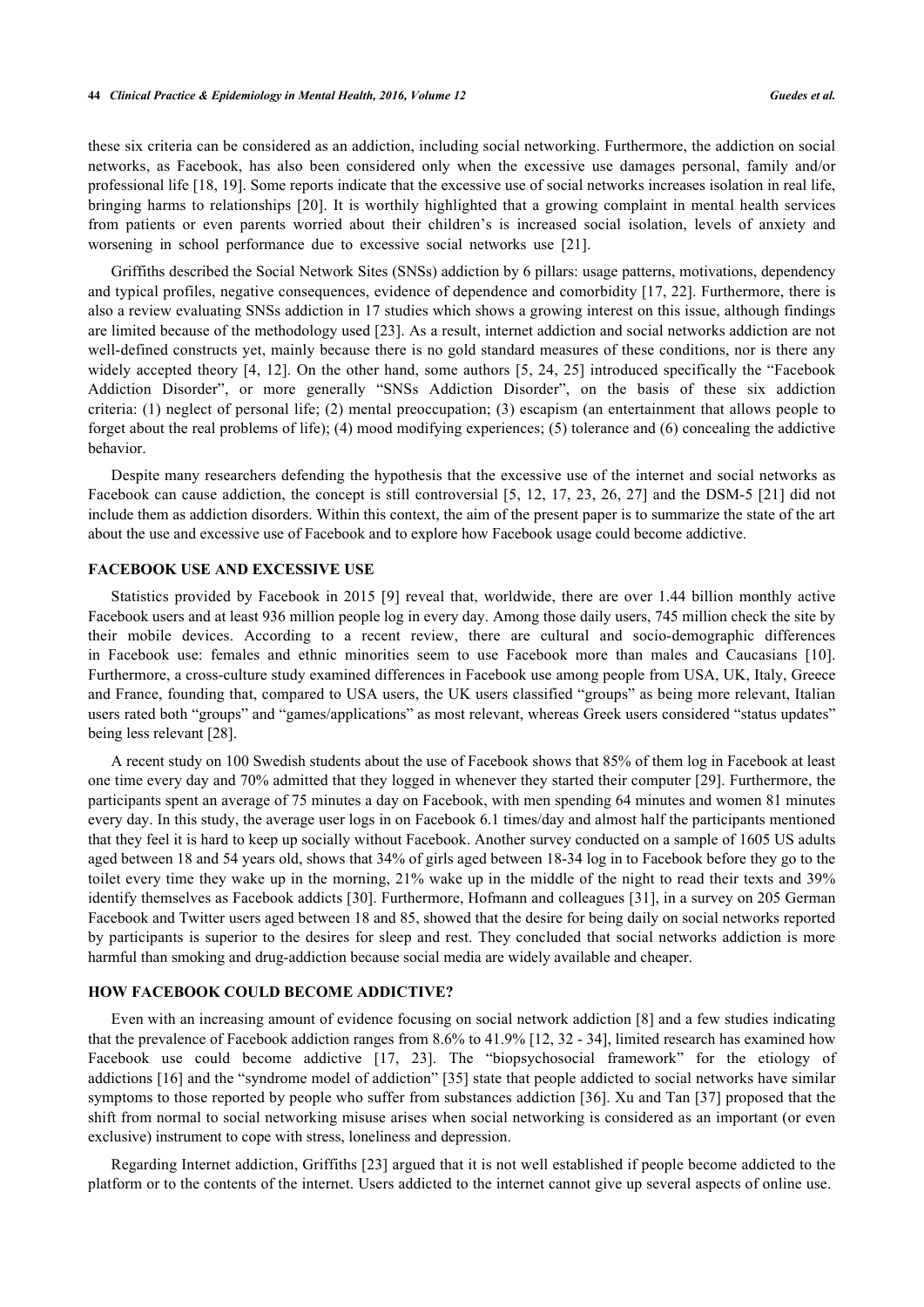Thereby, the author postulates three subtypes of internet addicts, on the basis of the "object" of the addiction: on-line games, sex, and e-mail or text messages. Social networks are an online activity in which texting or e-mailing are predominant, in spite of being used for game playing and even sex-related purposes.

According to the model proposed by Nadkami and Hofman [\[10](#page-3-5)], Facebook use is mainly driven by two basic social needs: (1) sense of belonging to, and (2) self-presentation. The "need to belong" arises from the basic drive to affiliate with others and obtain social acceptance, whereas the need for self-presentation is steadily required for the process of impression management. These motivational drives often co-exist and could explain the Facebook use. Several demographic and cultural factors are associated with the need to belong, whereas personality traits such as neuroticism, narcissism, shyness, self-esteem and self-worth are associated with the need for self-presentation.

Tamir and Michell [\[38\]](#page-4-15) described an increased neural activation underling the cognitive mechanisms associated with gratification upon talking about oneself. Using fMRI, the authors explored how brain activity while people talked about themselves was related to a pleasant experience, in comparison to other natural rewards such as sex or food. Authors argued that babies aged 9 months try to catch other's attention to the parts of the environment that they view as the most important, which could be considered the first form of self-exposure; adults, on the other hand, want to give forward information to others about themselves. Thus, human beings have an intrinsic drive for self-exposure, and this behavioral pattern is forced in social networks because of the brain's reward system: "People dedicate close to 40% of their time talking about themselves. This number reaches 80% in social networks with the possibility of feedback and immediate rewards" [[38\]](#page-4-15).

Similarly to many addictions, the activation of the reward system through self-exposure [[39,](#page-4-16) [40](#page-4-17)] can increase the level of dopamine in the reward system [[41\]](#page-4-18), generating a dependence framework for social networks excessive use. Finally, some studies [[17](#page-3-12), [23\]](#page-4-1) evaluated the tendency to develop a social network addiction based on personality traits such as: "extroversion", "socialization", "awareness", "neuroticism" and "openness to experimentation". Furthermore, the potential excessive use of social networks seems to be related to high narcissism, high neuroticism and low awareness [\[5](#page-3-2), [42](#page-4-19)].

#### **MEASURING INTERNET ADDICTION AND FACEBOOK ADDICTION**

Several authors attempted to define Internet addiction as a syndrome with a set of symptoms that includes: a) preoccupation with the Internet activities; b) increasing tolerance; c) development of psychological dependency and withdrawal symptoms; d) inability to reduce Internet use; e) Internet use to cope with negative mood and reduce stress; f) replacing other activities and relationships with recurrent Internet use despite awareness of the bad consequences [[43](#page-4-20) - [45](#page-5-0)]. The Internet Addiction Scale [[46\]](#page-5-1), a 20 item self-report questionnaire, is a revised version of the earlier 8 item scale Young's Internet Addiction Diagnostic Questionnaire [[43](#page-4-20)] and it was developed by adapting DSM-IV criteria for pathological gambling, a diagnosis classified as an impulse-control disorder.

Actually, this instrument is the most widely used alternative in the field of internet addiction [\[47\]](#page-5-2) and it measures the degree to which all types of online activities disturbs aspects of one's daily life: daily routine, sleep pattern, productivity, social life, feelings. With regards to Facebook addiction, the systematic review of Ryan and colleagues [\[12](#page-3-7)] analyzed eight self-report questionnaires used to its evaluation in several studies [[8,](#page-3-3) [48](#page-5-3) - [53](#page-5-4)]. Authors concluded that research addressing this salient area is still in its infancy and highlighted the overall lack of construct validity surrounding these instruments, developed from existing measures of Internet addiction without in-depth exploratory research with Facebook addicted individuals [[12\]](#page-3-7).

#### **CONCLUSION AND FUTURE PERSPECTIVES**

Internet addiction and excessive social networks use are already important issues for treatment and research. Even if Facebook is the number one tool to promote entertainment, maintaining relationships and occupying time [[40](#page-4-17)], some people could develop addictive behavior based on the sensation to feel better or more self-assured (increased level of excitement or escape) upon navigating social networks [[54](#page-5-5)]. Facebook addiction could be related to brain reward and gratification mechanisms and it seems more prevalent in persons with some personality traits and mood states, such as anxiety, depression, narcissism, low self-esteem, seeking for an increased mood elevation.

Despite being a current topic, Internet addiction and excessive social networks use could be unnoticed and underestimated. However, specialized clinics and programs already target these kinds of addictions [\[55](#page-5-6)] although there is still a need for further research to determine if Facebook excessive use can be considered as a specific online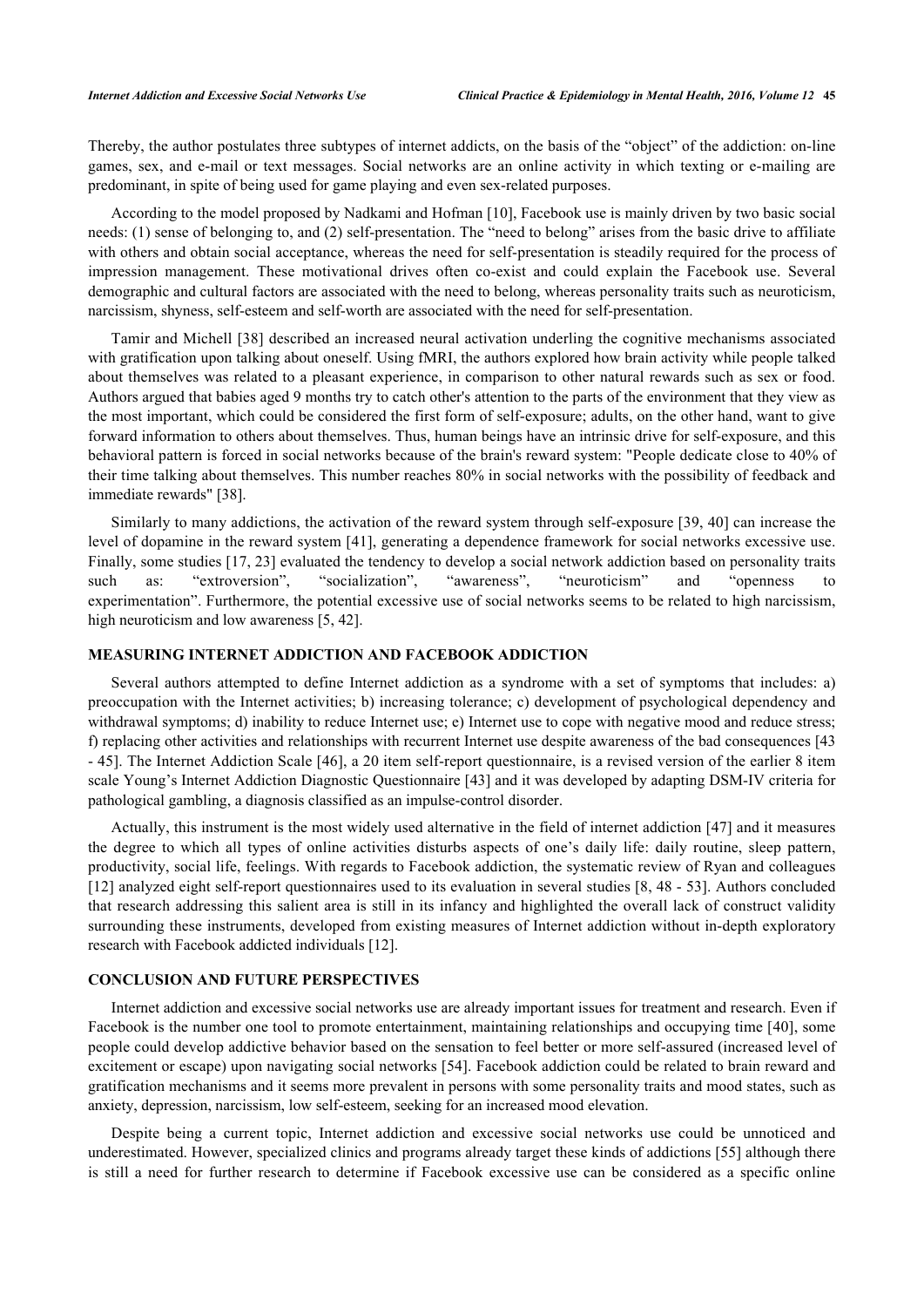addiction disorder or an Internet addiction subtype.

#### **CONFLICT OF INTEREST**

The authors confirm that this article content has no conflict of interest.

#### **ACKNOWLEDGEMENTS**

Declared none.

## **REFERENCES**

- <span id="page-3-0"></span>[1] Boyd DM, Ellison NB. Social network sites: Definition, history, and scholarship. J Comput Mediat Commun 2007; 13(1): 210-30. [\[http://dx.doi.org/10.1111/j.1083-6101.2007.00393.x\]](http://dx.doi.org/10.1111/j.1083-6101.2007.00393.x)
- [2] Ellison NB, Steinfield C, Lampe C. The benefits of Facebook "friends": Social capital and college students' use of online social network sites. J Comput Mediat Commun 2007; 12(4): 1143-68. [\[http://dx.doi.org/10.1111/j.1083-6101.2007.00367.x\]](http://dx.doi.org/10.1111/j.1083-6101.2007.00367.x)
- [3] Cheung CM, Chiu P, Lee MK. Online social networks: why do students use Facebook? Comput Human Behav 2011; 27(4): 1337-43. [\[http://dx.doi.org/10.1016/j.chb.2010.07.028\]](http://dx.doi.org/10.1016/j.chb.2010.07.028)
- <span id="page-3-17"></span>[4] Kuss DJ, Griffiths MD, Karila L, Billieux J. Internet addiction: a systematic review of epidemiological research for the last decade. Curr Pharm Des 2014; 20(25): 4026-52. [\[http://dx.doi.org/10.2174/13816128113199990617\]](http://dx.doi.org/10.2174/13816128113199990617) [PMID: [24001297](http://www.ncbi.nlm.nih.gov/pubmed/24001297)]
- <span id="page-3-2"></span>[5] Kuss DJ, Griffiths MD. Online social networking and addiction-a review of the psychological literature. Int J Environ Res Public Health 2011; 8(9): 3528-52.

[\[http://dx.doi.org/10.3390/ijerph8093528](http://dx.doi.org/10.3390/ijerph8093528)] [PMID: [22016701](http://www.ncbi.nlm.nih.gov/pubmed/22016701)]

- [6] King AL, Valença AM, Silva AC, Sancassiani F, Machado S, Nardi AE. "Nomophobia": impact of cell phone use interfering with symptoms and emotions of individuals with panic disorder compared with a control group. Clin Pract Epidemol Ment Health 2014; 10: 28-35. [\[http://dx.doi.org/10.2174/1745017901410010028\]](http://dx.doi.org/10.2174/1745017901410010028) [PMID: [24669231](http://www.ncbi.nlm.nih.gov/pubmed/24669231)]
- <span id="page-3-1"></span>[7] King AL, Valença AM, Silva AC, Baczynski T, Carvalho MR, Nardi AE. Nomophobia: dependency on virtual enviroments or social phobia? Comput Human Behav 2013; 29(140-144)
- <span id="page-3-3"></span>[8] Cam E, Isbulan O. A new addiction for teacher candidates: Social networks. Turk Online J Educ Technol 2012; 11(3): 14-9.
- <span id="page-3-4"></span>[9] Facebook. Company info: Facebook newsroom: Facebook; 2015. Available from: <http://newsroom.fb.com/company-info/> 2015.
- <span id="page-3-5"></span>[10] Nadkarni A, Hofmann SG. Why do people use Facebook? Pers Individ Dif 2012; 52(3): 243-9. [\[http://dx.doi.org/10.1016/j.paid.2011.11.007\]](http://dx.doi.org/10.1016/j.paid.2011.11.007) [PMID: [22544987](http://www.ncbi.nlm.nih.gov/pubmed/22544987)]
- <span id="page-3-6"></span>[11] Wilson RE, Gosling SD, Graham LT. A review of facebook research in the social sciences. Perspect Psychol Sci 2012; 7(3): 203-20. [\[http://dx.doi.org/10.1177/1745691612442904\]](http://dx.doi.org/10.1177/1745691612442904) [PMID: [26168459](http://www.ncbi.nlm.nih.gov/pubmed/26168459)]
- <span id="page-3-7"></span>[12] Ryan T, Chester A, Reece J, Xenos S. The uses and abuses of Facebook: A review of Facebook addiction. J Behav Addict 2014; 3(3): 133-48. [\[http://dx.doi.org/10.1556/JBA.3.2014.016](http://dx.doi.org/10.1556/JBA.3.2014.016)] [PMID: [25317337\]](http://www.ncbi.nlm.nih.gov/pubmed/25317337)
- <span id="page-3-8"></span>[13] Weinstein A, Lejoyeux M. Internet addiction or excessive internet use. Am J Drug Alcohol Abuse 2010; 36(5): 277-83. [\[http://dx.doi.org/10.3109/00952990.2010.491880\]](http://dx.doi.org/10.3109/00952990.2010.491880) [PMID: [20545603](http://www.ncbi.nlm.nih.gov/pubmed/20545603)]
- <span id="page-3-9"></span>[14] Caplan SE. Relations among loneliness, social anxiety, and problematic Internet use. Cyberpsychol Behav 2007; 10(2): 234-42. [\[http://dx.doi.org/10.1089/cpb.2006.9963](http://dx.doi.org/10.1089/cpb.2006.9963)] [PMID: [17474841\]](http://www.ncbi.nlm.nih.gov/pubmed/17474841)
- <span id="page-3-10"></span>[15] Caplan SE. Theory and measurement of generaliz ed problematic Internet use: A two-step approach. Comput Human Behav 2010; 26(5): 1089-97.

[\[http://dx.doi.org/10.1016/j.chb.2010.03.012\]](http://dx.doi.org/10.1016/j.chb.2010.03.012)

- <span id="page-3-11"></span>[16] Griffiths MD. A 'components' model of addiction within a biopsychosocial framework. J Subst Abuse 2005; 10(4): 191-7.
- <span id="page-3-12"></span>[17] Griffiths MD. Social networking addiction: Emerging themes and issues. J Addict Res Ther 2013; 4: e118. [\[http://dx.doi.org/10.4172/2155-6105.1000e118](http://dx.doi.org/10.4172/2155-6105.1000e118)]
- <span id="page-3-13"></span>[18] LaRose R, Kim J, Peng W. Social Networking: Addictive, Compulsive, Problematic, or Just Another Media Habit? In: Papacharissi Z, Ed. A networked self: Identity, community, and culture on social network sites. New York: Taylor & Francis 2010.
- <span id="page-3-14"></span>[19] LaRose R, Mastro D, Eastin MS. Understanding Internet usage: A social-cognitive approach to uses and gratifications. Soc Sci Comput Rev 2001; 19(4): 395-413. [\[http://dx.doi.org/10.1177/089443930101900401\]](http://dx.doi.org/10.1177/089443930101900401)
- <span id="page-3-15"></span>[20] Elphinston RA, Noller P. Time to face it! Facebook intrusion and the implications for romantic jealousy and relationship satisfaction. Cyberpsychol Behav Soc Netw 2011; 14(11): 631-5. [\[http://dx.doi.org/10.1089/cyber.2010.0318\]](http://dx.doi.org/10.1089/cyber.2010.0318) [PMID: [21548798](http://www.ncbi.nlm.nih.gov/pubmed/21548798)]
- <span id="page-3-16"></span>[21] American Psychiatric Association. Diagnostic and Statistical Manual of Mental Disorders. 5th ed. Arlington, VA: APA 2013.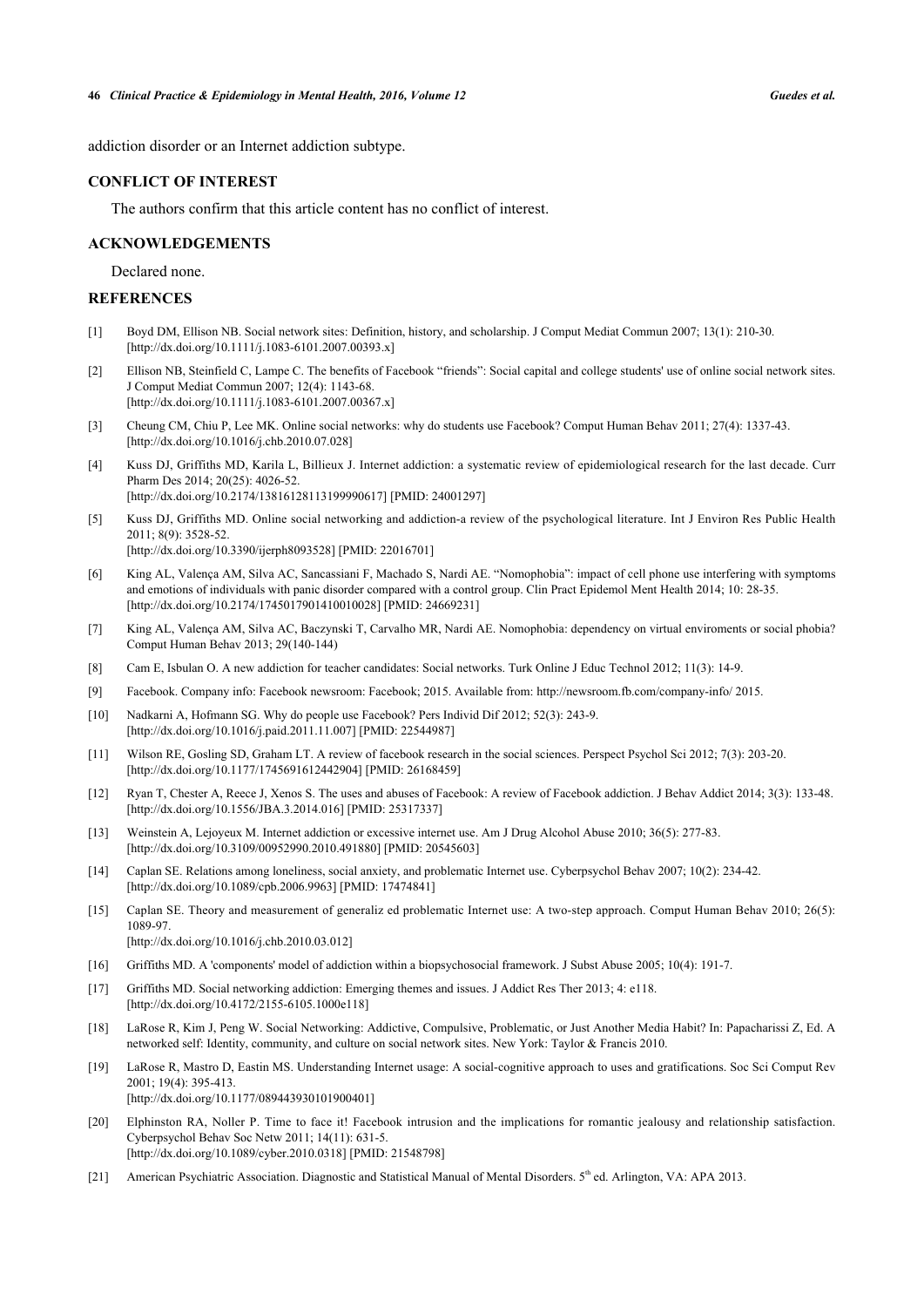<span id="page-4-0"></span>[22] Griffiths MD. Facebook addiction: concerns, criticism, and recommendations-a response to Andreassen and colleagues. Psychol Rep 2012; 110(2): 518-20. [\[http://dx.doi.org/10.2466/01.07.18.PR0.110.2.518-520](http://dx.doi.org/10.2466/01.07.18.PR0.110.2.518-520)] [PMID: [22662405\]](http://www.ncbi.nlm.nih.gov/pubmed/22662405)

- <span id="page-4-1"></span>[23] Griffiths MD, Kuss DJ, Demetrovics Z. Social networking addiction: An overview of preliminary findings. In: Rosenberg KP, Feder C, Eds. Behavioral addictions: Criteria, evidence, and treatment. London: Academic Press 2014; pp. 119-41. [\[http://dx.doi.org/10.1016/B978-0-12-407724-9.00006-9](http://dx.doi.org/10.1016/B978-0-12-407724-9.00006-9)]
- <span id="page-4-2"></span>[24] Young K. Facebook Addiction Disorder?. Bradford, PA, USA: The Center for Online Addiction 2009.
- <span id="page-4-3"></span>[25] Summers A. Facebook Addiction Disorder - The 6 Symptoms of F.A.D: Social Times; 2011. Available from: [http://www.adweek.com/](http://www.adweek.com/socialtimes/facebook-addiction-disorder-the-6-symptoms-of-f-a-d/61408?red=st.) [socialtimes/facebook-addiction-disorder-the-6-symptoms-of-f-a-d/61408?red=st](http://www.adweek.com/socialtimes/facebook-addiction-disorder-the-6-symptoms-of-f-a-d/61408?red=st.)
- <span id="page-4-4"></span>[26] Pies R. Should DSM-V Designate "Internet Addiction" a Mental Disorder? Psychiatry (Edgmont) 2009; 6(2): 31-7. [PMID: [19724746\]](http://www.ncbi.nlm.nih.gov/pubmed/19724746)
- <span id="page-4-5"></span>[27] Song I, LaRose R, Eastin MS, Lin CA. Internet gratifications and internet addiction: on the uses and abuses of new media. Cyberpsychol Behav 2004; 7(4): 384-94. [\[http://dx.doi.org/10.1089/cpb.2004.7.384](http://dx.doi.org/10.1089/cpb.2004.7.384)] [PMID: [15331025\]](http://www.ncbi.nlm.nih.gov/pubmed/15331025)
- <span id="page-4-6"></span>[28] Vasalou A, Joinson AN, Courvoisier D. Cultural differences, experience with social networks and the nature of "true commitment" in Facebook. Int J Hum Comput Stud 2010; 68(10): 719-28. [\[http://dx.doi.org/10.1016/j.ijhcs.2010.06.002](http://dx.doi.org/10.1016/j.ijhcs.2010.06.002)]
- <span id="page-4-7"></span>[29] Denti L, Barbopuolos I, Nilsson I, *et al.* Sweden's largest Facebook study. Gothenburg: University of Gothenburg 2012.
- <span id="page-4-8"></span>[30] Abhijit N. Facebook Addiction. USA: Buzzle; 2012 Available from: [http://www.buzzle.com/articles/facebook-addiction.html](http://www.buzzle.com/articles/facebook-addiction.html.) 2012.
- <span id="page-4-9"></span>[31] Hofmann W, Vohs KD, Baumeister RF. What people desire, feel conflicted about, and try to resist in everyday life. Psychol Sci 2012; 23(6): 582-8.

[\[http://dx.doi.org/10.1177/0956797612437426\]](http://dx.doi.org/10.1177/0956797612437426) [PMID: [22547657](http://www.ncbi.nlm.nih.gov/pubmed/22547657)]

- <span id="page-4-10"></span>[32] Wolniczak I, Cáceres-DelAguila JA, Palma-Ardiles G, *et al.* Association between Facebook dependence and poor sleep quality: a study in a sample of undergraduate students in Peru. PLoS One 2013; 8(3): e59087. [\[http://dx.doi.org/10.1371/journal.pone.0059087](http://dx.doi.org/10.1371/journal.pone.0059087)] [PMID: [23554978\]](http://www.ncbi.nlm.nih.gov/pubmed/23554978)
- [33] Lee YL, Verma RK, Yadav H, Barua A. Health impacts of Facebook usage and mobile texting among undergraduate dental students: it's time to understand the difference between usage and an excessive use. Eur J Dent Educ 2015. [Epub ahead of print] [\[http://dx.doi.org/10.1111/eje.12164](http://dx.doi.org/10.1111/eje.12164)] [PMID: [26277860\]](http://www.ncbi.nlm.nih.gov/pubmed/26277860)
- <span id="page-4-11"></span>[34] Khumsri J, Yingyeun R, Mereerat Manwong, Hanprathet N, Phanasathit M. Prevalence of facebook addiction and related factors among thai high school students. J Med Assoc Thai 2015; 98(Suppl. 3): S51-60. [PMID: [26387389\]](http://www.ncbi.nlm.nih.gov/pubmed/26387389)
- <span id="page-4-12"></span>[35] Shaffer HJ, LaPlante DA, LaBrie RA, Kidman RC, Donato AN, Stanton MV. Toward a syndrome model of addiction: multiple expressions, common etiology. Harv Rev Psychiatry 2004; 12(6): 367-74. [\[http://dx.doi.org/10.1080/10673220490905705\]](http://dx.doi.org/10.1080/10673220490905705) [PMID: [15764471](http://www.ncbi.nlm.nih.gov/pubmed/15764471)]
- <span id="page-4-13"></span>[36] Echeburúa E, de Corral P. Addiction to new technologies and to online social networking in young people: A new challenge. Adicciones 2010; 22(2): 91-5. [PMID: [20549142\]](http://www.ncbi.nlm.nih.gov/pubmed/20549142)
- <span id="page-4-14"></span>[37] Xu H, Tan BC. Why do I keep checking Facebook: Effects of Message Characteristics on the Formation of Social Network Services Addiction. In: International Conference on Information Systems. Florida, USA: ICIS 2012.
- <span id="page-4-15"></span>[38] Tamir DI, Mitchell JP. Disclosing information about the self is intrinsically rewarding. Proc Natl Acad Sci USA 2012; 109(21): 8038-43. [\[http://dx.doi.org/10.1073/pnas.1202129109](http://dx.doi.org/10.1073/pnas.1202129109)] [PMID: [22566617](http://www.ncbi.nlm.nih.gov/pubmed/22566617)]
- <span id="page-4-16"></span>[39] Chen HT, Kim Y. Problematic use of social network sites: the interactive relationship between gratifications sought and privacy concerns. Cyberpsychol Behav Soc Netw 2013; 16(11): 806-12. [\[http://dx.doi.org/10.1089/cyber.2011.0608\]](http://dx.doi.org/10.1089/cyber.2011.0608) [PMID: [24053383](http://www.ncbi.nlm.nih.gov/pubmed/24053383)]
- <span id="page-4-17"></span>[40] Chen GM. Tweet this: A uses and gratifications perspective on how active Twitter use gratifies a need to connect with others. Comput Human Behav 2011; 27(2): 755-62. [\[http://dx.doi.org/10.1016/j.chb.2010.10.023\]](http://dx.doi.org/10.1016/j.chb.2010.10.023)
- <span id="page-4-18"></span>[41] Schultz W. Getting formal with dopamine and reward. Neuron 2002; 36(2): 241-63. [\[http://dx.doi.org/10.1016/S0896-6273\(02\)00967-4\]](http://dx.doi.org/10.1016/S0896-6273(02)00967-4) [PMID: [12383780](http://www.ncbi.nlm.nih.gov/pubmed/12383780)]
- <span id="page-4-19"></span>[42] Panek ET, Nardis Y, Konrath S. Mirror or megaphone? How relationships between narcissim and social networking site use differ on Facebook and Twitter. Comput Human Behav 2013; 29(5): 2004-12. [\[http://dx.doi.org/10.1016/j.chb.2013.04.012\]](http://dx.doi.org/10.1016/j.chb.2013.04.012)
- <span id="page-4-20"></span>[43] Young KS. Internet addiction: the emergence of a new clinical disorder. Cyberpsychol Behav 2009; 1(3): 237-44. [\[http://dx.doi.org/10.1089/cpb.1998.1.237](http://dx.doi.org/10.1089/cpb.1998.1.237)]
- [44] Spada MM. An overview of problematic internet use. Addict Behav 2014; 39(1): 3-6. [\[http://dx.doi.org/10.1016/j.addbeh.2013.09.007](http://dx.doi.org/10.1016/j.addbeh.2013.09.007)] [PMID: [24126206\]](http://www.ncbi.nlm.nih.gov/pubmed/24126206)